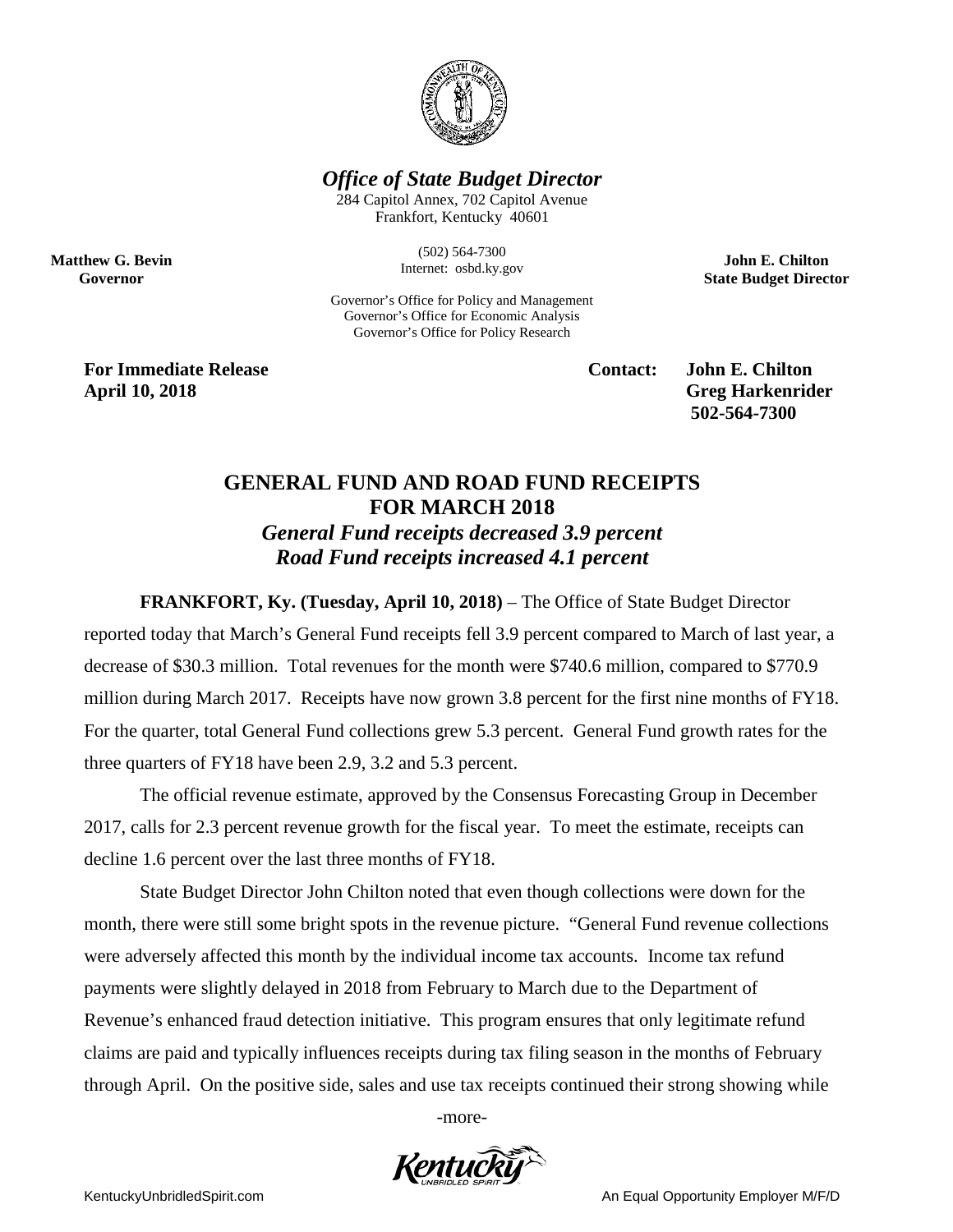property tax collections proved to be robust. The Office of State Budget Director will be producing an internal forecast in the month of April to gauge how the latest tax receipts data will affect the outlook for the remainder of the year."

Among the major accounts:

- Sales and use tax receipts increased 6.5 percent for the month and have grown 3.5 percent year-to-date. Growth in this account has exceeded 5.3 percent in five of the past seven months.
- Corporation income tax receipts rose by \$26.0 million in March. For the year, collections have increased 5.1 percent.
- Individual income tax collections declined 23.7 percent in March due to timing issues regarding refunds. Collections have grown 5.2 percent through the first nine months of FY18.
- Property tax collections rose 3.1 percent for the month and have grown 3.7 percent yearto-date.
- Cigarette tax receipts decreased 7.0 percent and have declined 4.7 percent year-to-date.
- Coal severance tax collections fell sharply for the sixth consecutive month. Collections fell 31.6 percent in March and have decreased 10.9 percent through the first nine months of the fiscal year.

Road Fund receipts grew 4.1 percent in March 2018 due to a timing issue in motor fuels collections. Receipts for the month were \$136.0 million, \$5.3 million more than last March. Through the first nine months of FY18, receipts have decreased 0.8 percent. For the third quarter, total Road Fund collections fell 1.7 percent. Growth rates for the three quarters this fiscal year are - 0.5, -0.3 and -1.7 percent. The official Road Fund revenue estimate calls for revenues to decline 0.3 percent for the fiscal year. Based on year-to-date tax collections, revenues must grow 1.2 percent for the remainder of FY18 to meet the estimate. Among the accounts, motor fuels rose 19.6 percent,

motor vehicle usage revenue fell 2.7 percent, and license and privilege receipts declined 20.1 percent.

-30-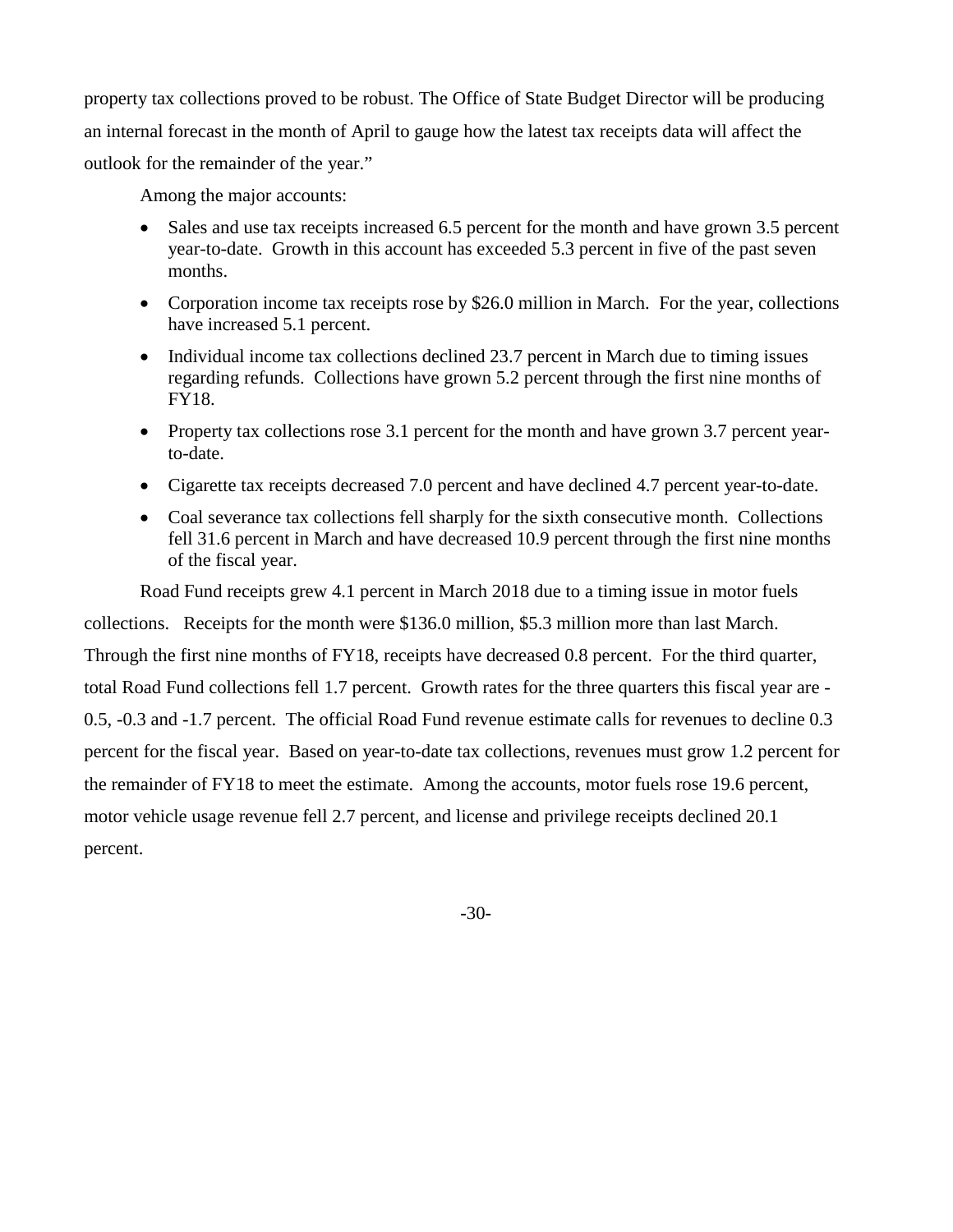## KENTUCKY STATE GOVERNMENT REVENUE 1. GENERAL FUND REVENUE

|                                        | <b>MARCH</b><br><b>MARCH</b> |               |            | <b>JULY THROUGH MARCH</b> |                  |          |
|----------------------------------------|------------------------------|---------------|------------|---------------------------|------------------|----------|
|                                        | 2018                         | 2017          | % Change   | FY 2018                   | FY 2017          | % Change |
| <b>TOTAL GENERAL FUND</b>              | \$740,630,807                | \$770,922,677 | $-3.9%$    | \$7,890,359,031           | \$7,604,054,485  | 3.8%     |
| <b>Tax Receipts</b>                    | \$719,374,660                | \$740,263,544 | $-2.8\%$   | \$7,638,705,700           | \$7,348,933,339  | 3.9%     |
| Sales and Gross Receipts               | \$336,054,342                | \$307,314,713 | 9.4%       | \$3,104,826,594           | \$3,011,899,378  | 3.1%     |
| <b>Beer Consumption</b>                | 488,203                      | 506,962       | -3.7%      | 4,510,905                 | 4,605,040        | -2.0%    |
| Beer Wholesale                         | 4,457,713                    | 4,679,781     | $-4.7%$    | 43,589,464                | 44,130,011       | $-1.2%$  |
| Cigarette                              | 18,882,646                   | 20,302,190    | $-7.0%$    | 155,576,176               | 163,248,303      | $-4.7%$  |
| <b>Distilled Spirits Case Sales</b>    | 10,533                       | 14,249        | $-26.1%$   | 114,796                   | 115,188          | $-0.3%$  |
| <b>Distilled Spirits Consumption</b>   | 962,886                      | 1,307,713     | $-26.4%$   | 10,521,492                | 10,674,988       | $-1.4%$  |
| <b>Distilled Spirits Wholesale</b>     | 2,975,221                    | 3,873,029     | $-23.2%$   | 33,383,320                | 32,838,402       | 1.7%     |
| Insurance Premium                      | 31,219,544                   | 15,523,038    | 101.1%     | 106,530,607               | 99,853,309       | 6.7%     |
| Pari-Mutuel                            | 950,663                      | 881,026       | 7.9%       | 5,054,805                 | 4,029,469        | 25.4%    |
| Race Track Admission                   | 0                            | 0             | ---        | 159,457                   | 141,991          | 12.3%    |
| Sales and Use                          | 267,691,911                  | 251,446,318   | 6.5%       | 2,667,554,744             | 2,578,166,009    | 3.5%     |
| Wine Consumption                       | 218,063                      | 160,189       | 36.1%      | 2,345,972                 | 2,309,008        | 1.6%     |
| Wine Wholesale                         | 1,253,737                    | 1,807,657     | $-30.6%$   | 13,010,806                | 13,942,211       | $-6.7%$  |
| <b>Telecommunications Tax</b>          | 5,004,070                    | 5,093,404     | $-1.8%$    | 46,231,604                | 41,810,325       | 10.6%    |
| <b>Other Tobacco Products</b>          | 1,939,150                    | 1,719,158     | 12.8%      | 16,243,120                | 16,029,086       | 1.3%     |
| Floor Stock Tax                        | 0                            | 0             | ---        | (673)                     | 6,040            |          |
| License and Privilege                  | \$99,140,852                 | \$98,307,222  | 0.8%       | \$115,224,334             | \$104,904,413    | 9.8%     |
| Alc. Bev. License Suspension           | 52,833                       | 11,100        | 376.0%     | 389,367                   | 284,253          | 37.0%    |
| <b>Corporation License</b>             | (2,650)                      | 18,326        | ---        | 3,431                     | 6,746            | $-49.1%$ |
| <b>Corporation Organization</b>        | 3,576                        | 3,690         | $-3.1%$    | 48,121                    | 971,452          | $-95.0%$ |
| <b>Occupational Licenses</b>           | 25,456                       | 23,669        | 7.6%       | 112,408                   | 106,534          | 5.5%     |
| Race Track License                     | 0                            | 0             | ---        | 232,200                   | 227,475          | 2.1%     |
| <b>Bank Franchise Tax</b>              | 99,006,021                   | 98,188,030    | 0.8%       | 113,934,428               | 102,789,317      | 10.8%    |
| <b>Driver License Fees</b>             | 55,615                       | 62,408        | $-10.9%$   | 504,380                   | 518,637          | $-2.7%$  |
|                                        |                              |               |            |                           |                  |          |
| <b>Natural Resources</b>               | \$8,963,293                  | \$11,851,024  | $-24.4%$   | \$93,351,024              | \$99,374,746     | $-6.1%$  |
| <b>Coal Severance</b>                  | 6,349,213                    | 9,285,475     | $-31.6%$   | 68,896,013                | 77,338,437       | $-10.9%$ |
| Oil Production                         | 521,344                      | 491,004       | 6.2%       | 3,713,846                 | 3,825,636        | $-2.9%$  |
| <b>Minerals Severance</b>              | 998,347                      | 1,034,151     | $-3.5%$    | 13,860,802                | 13,160,344       | 5.3%     |
| <b>Natural Gas Severance</b>           | 1,094,389                    | 1,040,394     | 5.2%       | 6,880,364                 | 5,050,330        | 36.2%    |
| Income                                 | \$241,757,207                | \$289,942,256 | $-16.6%$   | \$3,718,049,256           | \$3,548,794,761  | 4.8%     |
| Corporation                            | 34,020,542                   | 8,039,824     | 323.2%     | 313, 153, 477             | 298,061,550      | 5.1%     |
| Individual                             | 193, 127, 987                | 253,020,475   | $-23.7%$   | 3,263,822,562             | 3, 102, 169, 569 | 5.2%     |
| <b>Limited Liability Entity</b>        | 14,608,678                   | 28,881,958    | $-49.4%$   | 141,073,217               | 148,563,642      | $-5.0%$  |
|                                        |                              |               |            |                           |                  |          |
| Property                               | \$26,143,113                 | \$25,352,602  | 3.1%       | \$552,145,104             | \$532,334,834    | 3.7%     |
| <b>Building &amp; Loan Association</b> | 0                            | 0             |            | 31,401                    | 15,372           | 104.3%   |
| General - Real                         | 2,792,787                    | 3,135,362     | $-10.9\%$  | 277,940,069               | 268,531,995      | 3.5%     |
| General - Tangible                     | 16,893,977                   | 18,160,775    | $-7.0%$    | 204,411,457               | 191,700,646      | 6.6%     |
| Omitted & Delinquent                   | 3,040,144                    | 2,863,127     | 6.2%       | 14,452,627                | 13,555,430       | 6.6%     |
| <b>Public Service</b>                  | 3,198,483                    | 942,436       | 239.4%     | 53,548,968                | 56,861,323       | $-5.8%$  |
| Other                                  | 217,722                      | 250,902       | $-13.2%$   | 1,760,581                 | 1,670,067        | 5.4%     |
| Inheritance Tax                        | \$4,984,822                  | \$4,232,031   | 17.8%      | \$37,382,548              | \$32,674,162     | 14.4%    |
| Miscellaneous                          | \$2,331,032                  | \$3,263,696   | $-28.6%$   | \$17,726,841              | \$18,951,045     | $-6.5%$  |
| <b>Legal Process</b>                   | 1,453,732                    | 1,312,794     | 10.7%      | 9,769,283                 | 10,021,816       | $-2.5\%$ |
| T. V. A. In Lieu Payments              | 877,300                      | 1,936,835     | $-54.7%$   | 7,943,710                 | 8,859,960        | $-10.3%$ |
| Other                                  | 0                            | 14,067        | $-100.0\%$ | 13,848                    | 69,269           | $-80.0%$ |
|                                        |                              |               |            |                           |                  |          |
| Nontax Receipts                        | \$21,074,101                 | \$29,358,995  | $-28.2%$   | \$247,177,552             | \$247,778,012    | $-0.2%$  |
| <b>Departmental Fees</b>               | 2,666,402                    | 2,488,583     | 7.1%       | 14,886,784                | 13,966,994       | 6.6%     |
| <b>PSC Assessment Fee</b>              | 13,672                       | 170           | 7929.9%    | 15,840,021                | 13,031,700       | 21.5%    |
| Fines & Forfeitures                    | 1,833,085                    | 1,812,287     | 1.1%       | 13,125,799                | 13,879,448       | $-5.4%$  |
| Income on Investments                  | (1,046,438)                  | (273,067)     | ---        | (5,448,062)               | (927, 633)       | $---$    |
| Lottery                                | 20,000,000                   | 19,500,000    | 2.6%       | 176,000,000               | 176, 127, 129    | $-0.1%$  |
| Miscellaneous                          | (2,392,620)                  | 5,831,023     |            | 32,773,010                | 31,700,373       | 3.4%     |
| Redeposit of State Funds               | \$182,045                    | \$1,300,138   | $-86.0%$   | \$4,475,779               | \$7,343,134      | $-39.0%$ |
|                                        |                              |               |            |                           |                  |          |